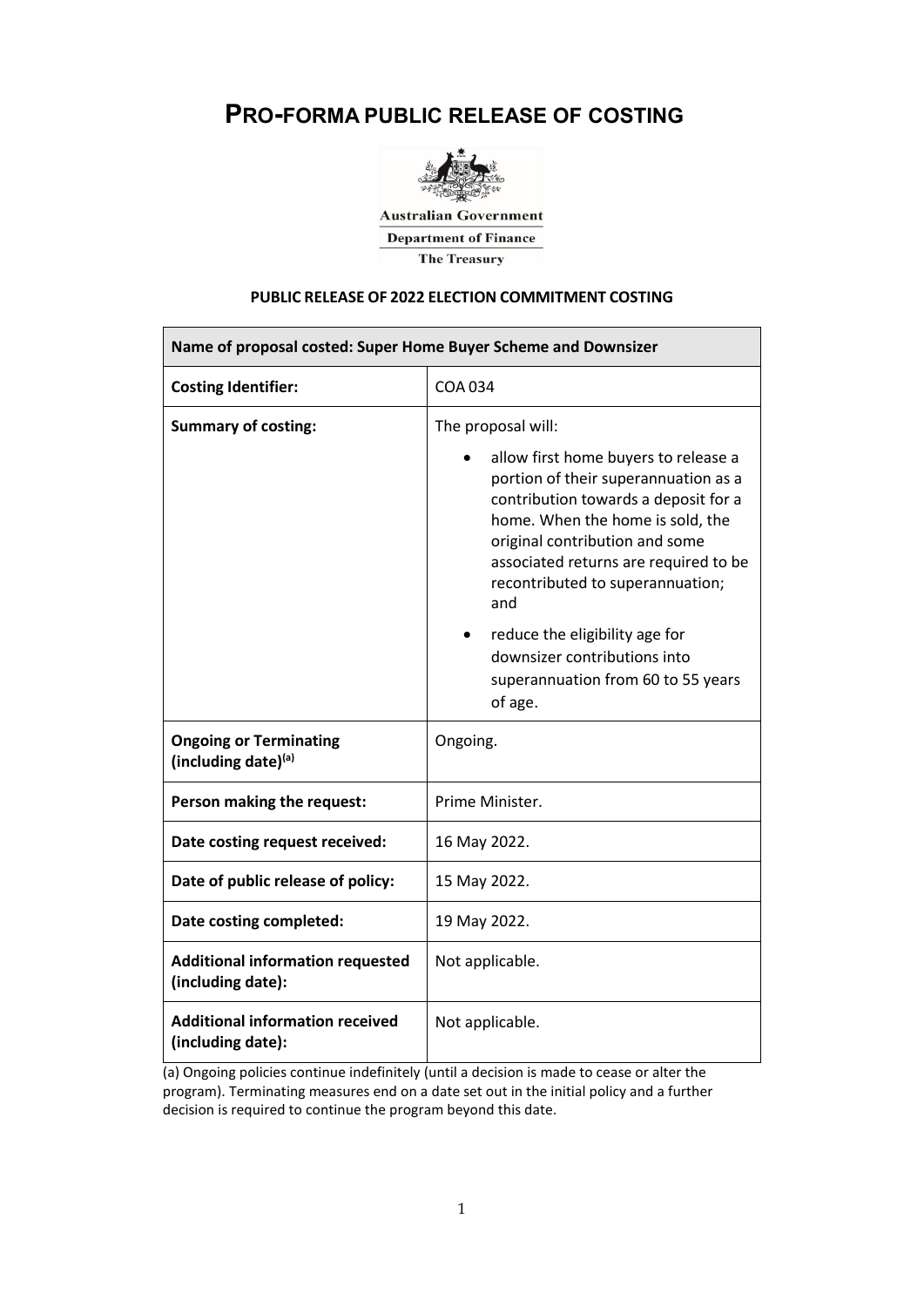## **Financial implications (outturn prices)(b)**

| Impact on              | 2021-22 | 2022-23 | 2023-24 | 2024-25 | ገን5-26 |
|------------------------|---------|---------|---------|---------|--------|
| <b>Underlying Cash</b> | 0 C     | -54.0   | -106.0  | $-71.0$ |        |
| Balance (UCB)          |         |         |         |         |        |
| <b>Fiscal Balance</b>  | າ ດ     | -54.0   | 106 በ   | -71.0   |        |

(b) A positive number for the fiscal balance indicates an increase in revenue or a decrease in expenses or net capital investment in accrual terms. A positive number for the UCB indicates an increase in revenue or a decrease in expenses or net capital investment in cash terms.

## **Where relevant, state that the proposal has been costed as a defined or specified amount.**

Not applicable.

## **Where relevant, include separate identification of revenue and expense components.**

| Impact on                                   | 2021-22 | 2022-23 | 2023-24  | 2024-25 | 2025-26 |
|---------------------------------------------|---------|---------|----------|---------|---------|
| Receipts (\$m)                              |         |         | -13.0    |         | -72 በ   |
| Departmental<br>funding for the<br>ATO (Sm) | n n     | -54.0   | -93.0    | $-250$  | -20.0   |
| <b>Underlying Cash</b><br>Balance (UCB)     | n n     | -54.0   | $-106.0$ | $-71.0$ |         |

## **Where appropriate, include a range for the costing or sensitivity analysis.**

Not applicable.

# **Qualifications to the costing (including reasons for the costing not being comprehensive).**

For both proposals there is a high degree of uncertainty around the assumptions related to the proportion of the eligible population that will take-up the scheme. For these reasons the reliability of the costing is assessed to be low.

Treasury typically does not include second round effects when undertaking revenue costings. Consistent with this, in preparing this costing, any potential effects on the housing market from the Super Home Buyer Scheme policy were not considered.

# **Where relevant, explain effects of departmental expenses.**

The ATO would absorb the departmental costs associated with reducing the eligibility age for downsizer contributions from 60 to 55 years of age.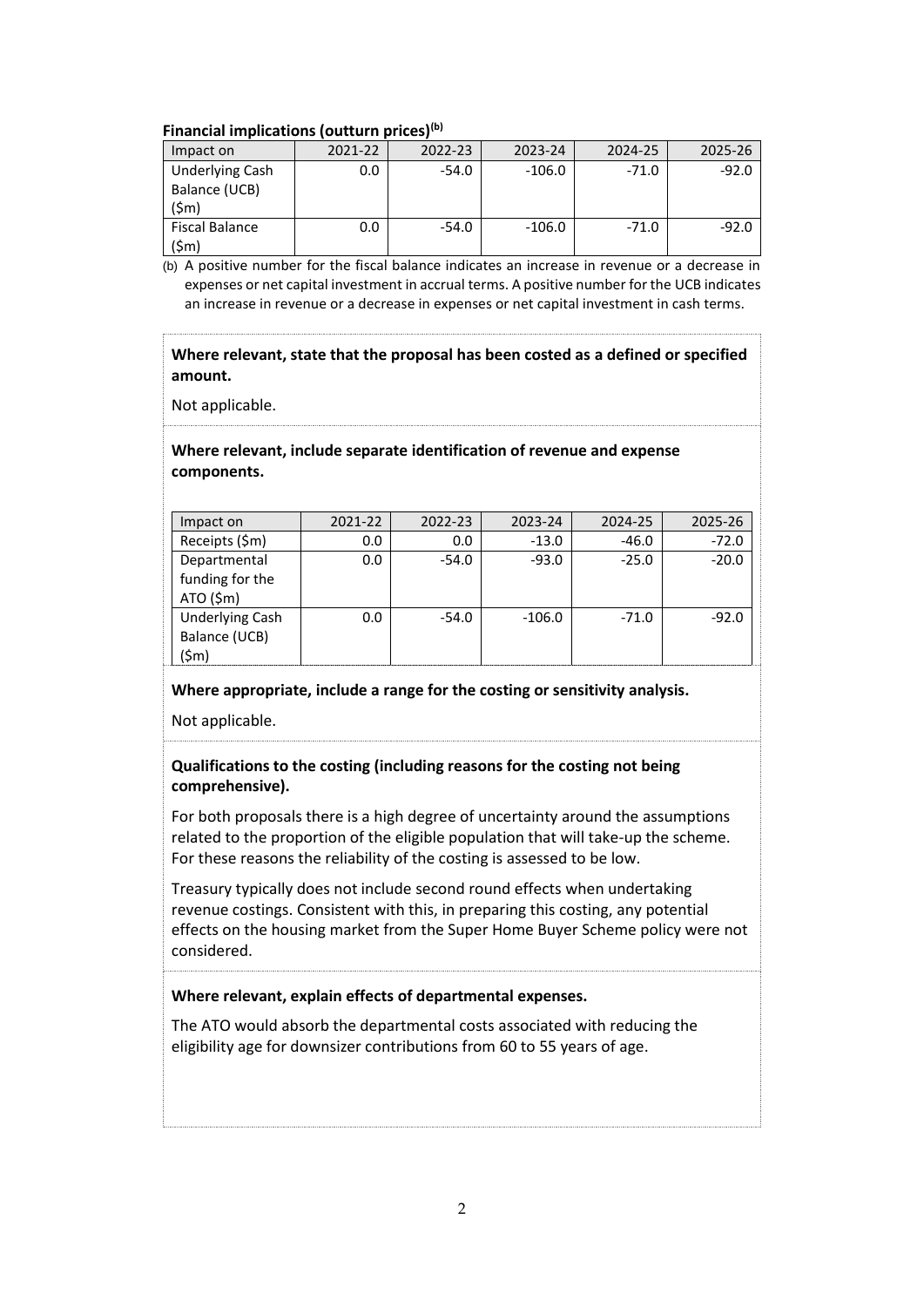**Where relevant, explain the reason for any significant differences between the assumptions specified in a party costing request and those used in a Treasury or Finance costing.**

Not applicable.

**Other comments** *(including reasons for significant differences between the estimated impact on the fiscal and underlying cash balances).*

**Where relevant, include an explanation of the medium-term implications of the proposal. (c)**

Both proposals assume that the number of participants will be consistent beyond the forward estimates.

(c) Information on the medium term implications will be provided if the cost of the policy is expected to be significantly different beyond the forward estimates period. The medium term is considered to be the 7 years after the current forward estimates

#### **Background information**

### **1. Super Home Buyer Scheme**

#### **Methodology and key assumptions:**

- The revenue impacts of this proposal reflect superannuation funds being diverted from a typical superannuation portfolio into a private home in response to the scheme and thus no longer being liable for superannuation earnings tax until the funds are returned (with any associated gain or loss) upon the sale of the home. The tax implications of returned funds have not been included in the costing as they are unlikely to be material over the forward estimates.
- The amount of superannuation diverted in response to the scheme is calculated as the product of the estimated number of participants and the estimated withdrawal based on the ABS Survey of Income and Housing.
- Treasury uses ABS data for new home loans to infer the number of first home buyer purchases. First home buyer activity picked up from mid-2020, supported by government incentives, to reach a post-GFC peak. Activity has remained elevated, albeit easing as fiscal and monetary stimulus unwinds. It is assumed that the number of first home buyer purchases will remain elevated in the first two years of the scheme's operation, before returning to a long-term trend.
- The ABS average housing occupancy of 1.8 adults per home is used to derive the number of participants. Individuals with superannuation balances less than \$10,000 are excluded, and 80 per cent of the eligible population with sufficient superannuation balances are assumed to take up the scheme.

## **Policy parameters:**

- The policy will commence on 1 July 2023.
- Eligible individuals will be able to invest up to 40 per cent of their superannuation balance, up to \$50,000 for purchasing a first home.